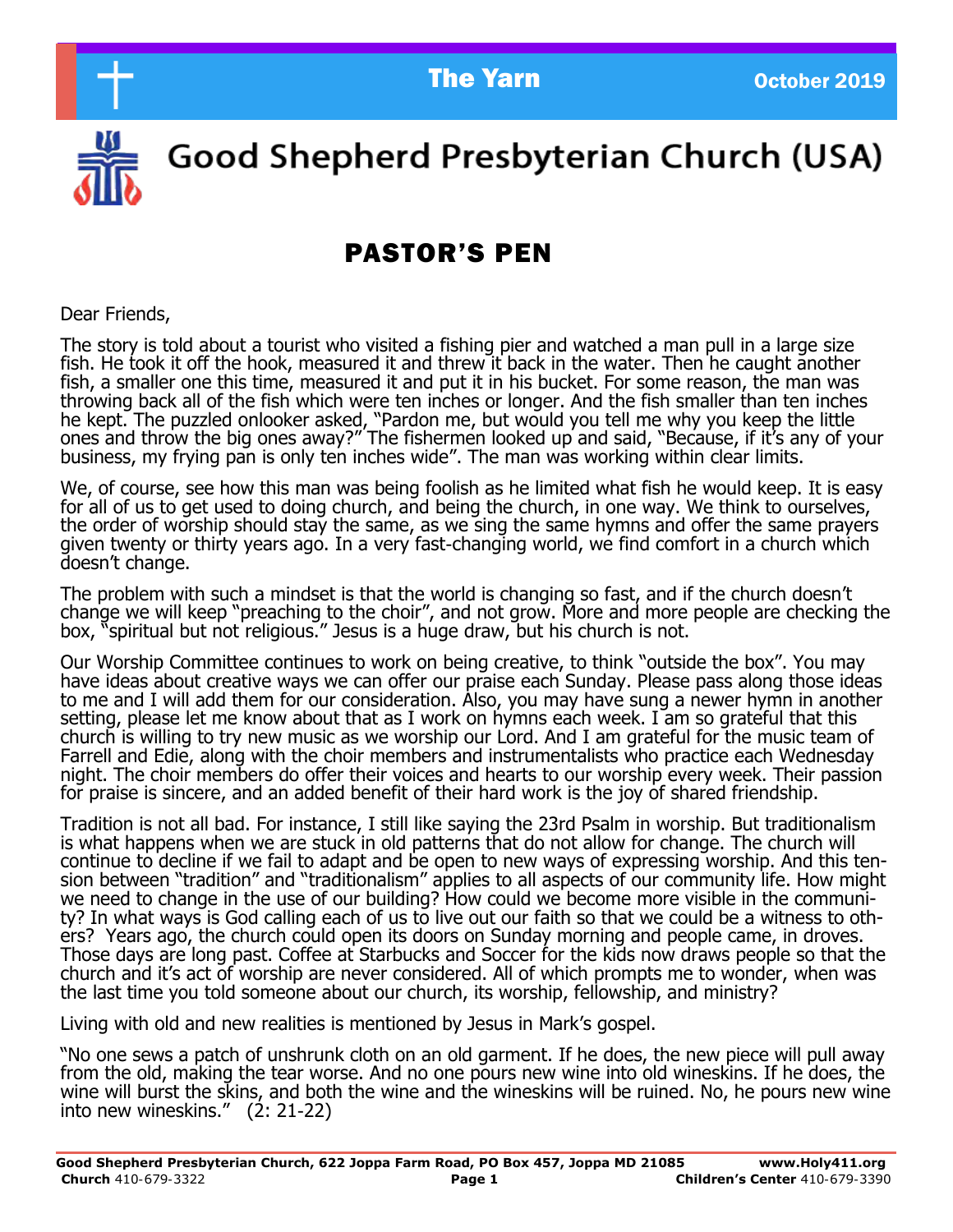form, the need for change, is so great that the fresh work of God can not take place until new wine God decided to break with the old when Jesus came to walk this world. Sometimes the need for reand new wineskins are found.

As this fall unfolds please join me in praying about these questions:

How is God calling me to serve in new ways, or with new energy?

 How is God calling our church to new ministries which might look different from the past? Who has God placed in my life and will I be bold in sharing the good news of Jesus with them? Who can I invite to worship in the coming weeks, and how might I welcome visitors to our church?

 Are there people in our community I can tell about our school with its sweet children, gifted teachers, new curriculum and wonderful new director, Janelle Schmidt?

Eager to see you each week. God's blessings to you, and those you love!

Keith

### SHEPHERD'S KID'S

September was the return of Shepherd's Kids for another season. What a joy to see the children come together in our care to learn about Jesus. Many thanks to Jeanette, Jim, Carl, and Norma for preparing and serving our meals. Rita started us off with wonderful stories to teach the children about respect and manners. We give thanks for all of our volunteers (Rev. Keith, Hazel, Clay, Cindy, Bill, Sue, Chris, Mike, Millie, Elaine and Jerry) who come together on the second and third Wednesday of each month to guide this important mission. If you would like to Join us please see Rita or Farrell. We will meet again on October 9 and 16



## GOOD SHEPHERD'S CHILDREN'S CENTER FALL FUN!

On **Wednesday, October 9, bring your children and grandchildren to Chuck E Cheese from 3pm-9pm** for another fundraiser! Mention GSCC and pay at the register (not the kiosk) and we will get a portion of the sales from the evening.



On **October 18, the Children's Center will host our first Trunk-Or-Treat event!** A sign up sheet will be put out on the parent table by the GSCC entrance doors if you would like to participate by decorating your car trunk and handing out candy.



On **October 31, we will be travelling to Harmon's Farm and may need some volunteers**  to ride on the bus with us. Please email Janelle Schmidt, Director, if you are interested in helping: **[ccdirector@holy411.org](mailto:ccdirector@holy411.org)**

Lastly, please check out our bulletin board for our updated wish list. Please bring donations to Janelle's office. There will be a bin outside Janelle's office when she is not there.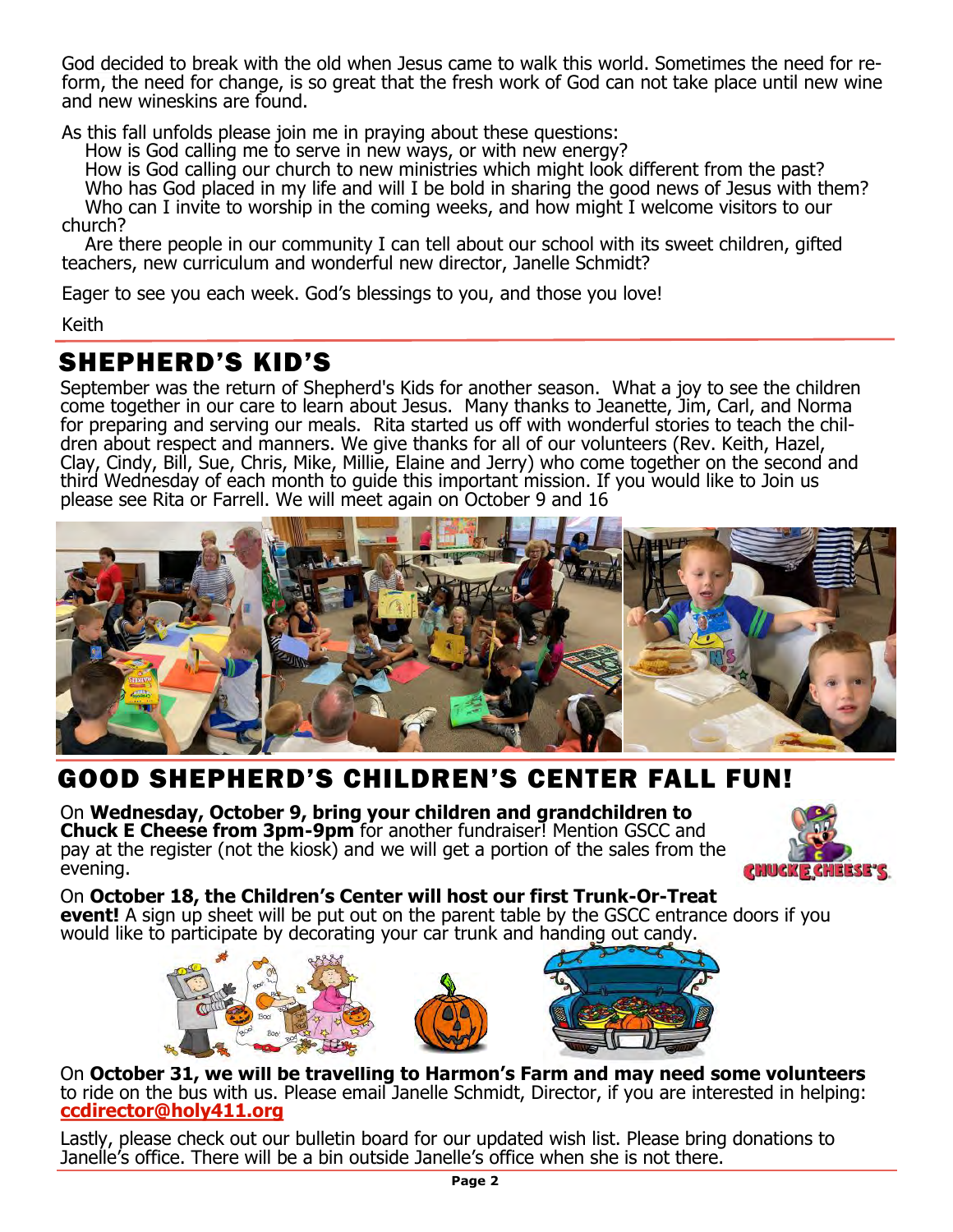# DEACON'S CORNER CONTINUED

A huge thank you to all who helped make our annual picnic a success. We were blessed with beautiful weather, and a day filled with loving fellowship. A special thank you to Mike Bohns, Clay Maas, Allen Wronowski and Jim Petnic.

### **SAVE THE DATE!**

**The giving boxes** Saturday, **November 23,** 9:00 am - noon **Food Boxes Packing Day Christ Our King Presbyterian Church,** 10 Lexington Road, Bel Air, MD **The giving boxes include** a frozen turkey and non perishable food items.

The cost of a Giving Box is \$50 and Good Shepherd continues to help sponsor this program. The goal this year is to provide giving boxes to 1200 families, 350 of whom live in Harford County. Those wishing to help pack boxes should arrive at 9 a.m on November 23rd, at Christ Our King Presbyterian Church.



### **Food Pantry**



As always, the 1st Sunday of the month we collect items for the food pantry. See Wayne and Joan Douglas. A quick mention, we now have designated days and times for our pantry. **Tuesday and Thursday, 11:30 a.m. - 2:00 p.m.**

This change will accomplish a more controlled environment for the Children's Center and less interruptions for the office staff. However, please rest assured we will not turn anyone away.

Turn in your Redners receipts!!

## WOMEN'S ASSOCIATION

### **Thursday, October 10 at 10:00 AM:**

#### **Circle Bible Study - Lesson 2: Words of Love – Don't Trivialize My Name**

All women of the church, please join us for our new Bible Study. Even if you cannot attend every lesson, we would love to have you join us for fellowship, learning, and growing in our faith together. (All are invited to go out to lunch following the program.)

#### **Saturday, October 26**:

Mark your calendars for our next **Women's Retreat** coming up on **Saturday, October 26** from 9:00 to 3:00 at **Christ Our King Presbyterian Church** in Bel Air.



Second Presbyterian Church Associate Pastor, **Jen DiFrancesco** will be our Retreat Speaker. The cost is \$10 (includes a Panera's box lunch). Sign-up sheet will be in the hallway. Please pay Jeanette Petnic by Sunday, October 20.

(Those that would like to carpool will meet at the church parking lot at 8:20.)

### THE SESSION

Session meets on the second Thursday of the month. You are welcome to attend Session meetings, just let Pastor Keith know that you'd like to attend.

At a recent congregational meeting one new Elder and several new Deacons were voted into office.

#### **Session members are as follows:**

Soung Hee Baronowski - Chair, Church Outreach Mike Bohns - member, Property/Building Committee Valerie Davis - Chair, Personnel Mary Kaye Kent - Clerk of Session Farrell Maddox - Chair, Shepherd's Kids Vickie Maas - Chair, Children's Center Hazel Morgan - Cindy PreVatte - Commissioner to the Presbytery Gary Workman - Chair, Finance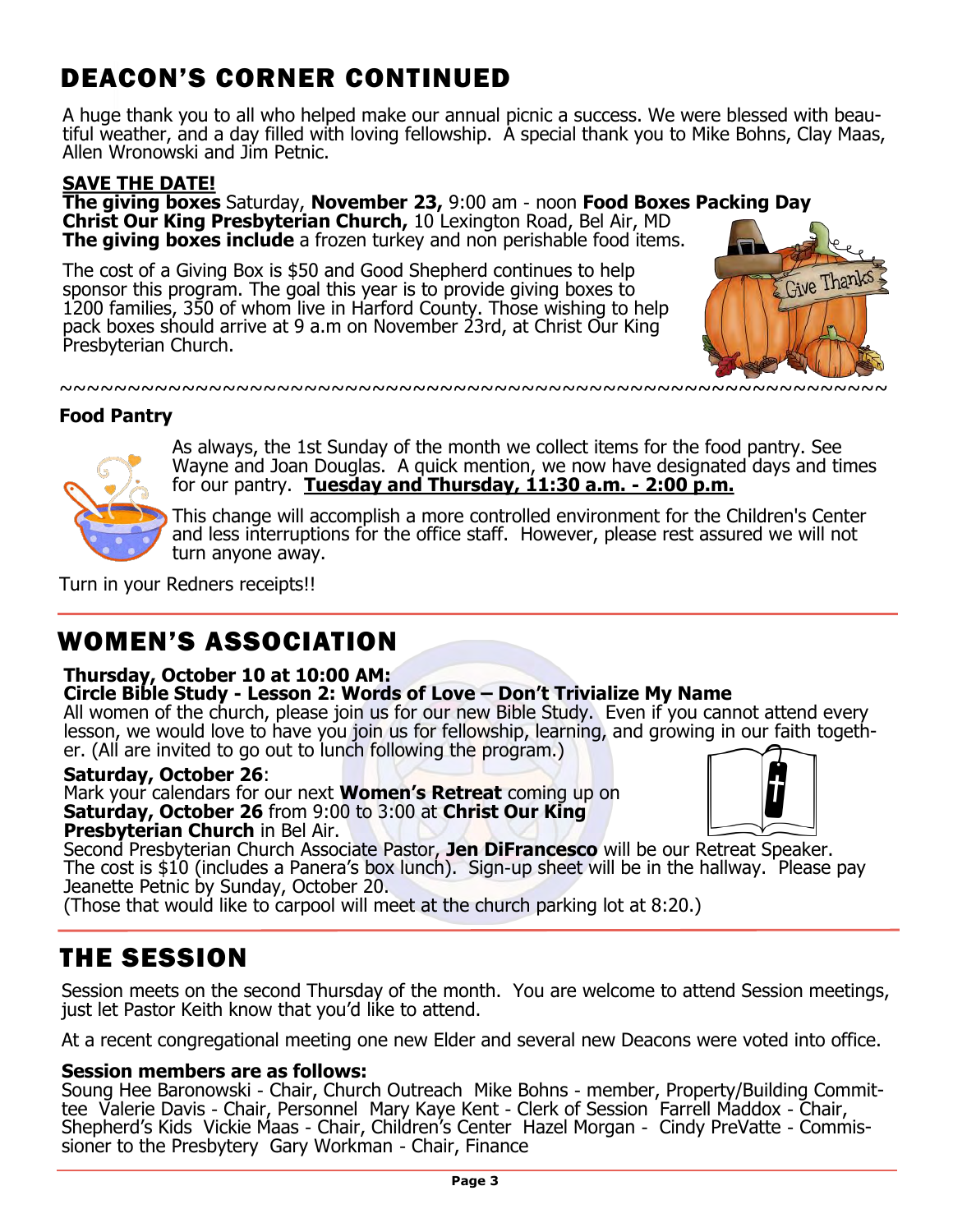# GOOD SHEPHERD'S MEN'S GROUP

**Fall Field Day! October 26th** - The men of Good Shepherd will hold a Field Day to enjoy comradery, lunch, and service to the house of God. We will be meeting at 8:30 AM and go till we complete our "To Do" list: Cut down the dead tree near the parking lot, spread playground Mulch, paint Janelle's office, move scrap metal, clean the storage room, and fix our custodian faucet. Come prepared to work and feast with friends! A sign up sheet will be posted in the hallway, questions, ask Clay Maas.



## SUSQUEHANNA PARISH MINISRTY

### **The 2019 Fall Discipleship Event!**

Susquehanna Ministry Group is delighted to invite you to join our 11 churches for the 6th annual Discipleship Event. November 2nd is the day to save, we will fellowship together from 8:30 am to 1:30 pm at First PC of Bel Air. Lunch is included.

There are 4 awesome workshops to choose from:

**"Spiritual But Not Religious: Perspectives on Spirituality and the Institutional Church from the First Great Awakening and the Enlightenment."** The founders of our country (John Adams, Benjamin Franklin Thomas Jefferson, etc.) were the products of the First Great Awakening and the Enlightenment. How might their responses give us some direction in our times?

**"Here's My Heart" - Highlights from 2019 Presbyterian Youth Triennium** This event will be ideal for churches with youth groups. You will learn about some of the newest ideas from the PC (USA) discovered at the Triennium at Purdue University: activities for youth, songs, games, mission ideas.

**Transforming Lives - The Baltimore Dakota Partnership** This workshop will introduce participants to the history and culture of our Native American partners. In addition, staff members and youths will share their experiences from past camps and how their lives have been affected through involvement in this powerful mission.

**Learning Your Love Language** Come learn about all of the love languages, and how to give love best to your spouse, your children and grandchildren, and your friends based on which love language they prefer most.

And 3 opportunities for "hands-on" mission work:

**Toiletry Kits** - Constructed for the Oglala Sioux Pine Ridge Reservation in South Dakota.

**Mission Postcards -** Participants may write notes of good will to PCUSA mission coworkers.

**Pillow Covers** - Designing pillow cases which will be donated to children at Harford Family House in Aberdeen, MD.

### **ADULT CLASS on SIMON PETER**

**We meet each Sunday at 9:30 in the Upper Room.** Our study focuses upon the disciple Peter. He was a leader in the young church, and had strengths and weaknesses, as he followed Jesus. Please join us, the coffee will be on.

## OCTOBER & NOVEMBER SCHEDULES

|         | <b>Ushers:</b>        | <b>Tellers:</b>             | <b>Lay Readers:</b> | <b>Children's Time:</b> |
|---------|-----------------------|-----------------------------|---------------------|-------------------------|
| Oct. 6  | Petnic, Workman       | Bohns, Kent                 | Delores Barr        | <b>Chris Bohns</b>      |
| Oct. 13 | Tich, McKemy, Morgan  | Starke, Webster             | Cindy PreVatte      | Cindy PreVatte          |
| Oct. 20 | Douglas, Webster,     | Pfoutz, Wagener             | Kathy Young         | Delores Barr            |
|         | Starke, Shuttlesworth |                             |                     |                         |
| Oct. 27 | Maas, Wronowski       | PreVatte, Workman Soung Hee |                     | Edie Burns              |
| Nov. 3  | Petnic, Workman       | Bohns, Kent                 | <b>Vickie Maas</b>  | Keith Roberts           |
| Nov. 10 | Tich, McKemy, Morgan  | Starke, Webster             | Clay Maas           | Gail Wronowski          |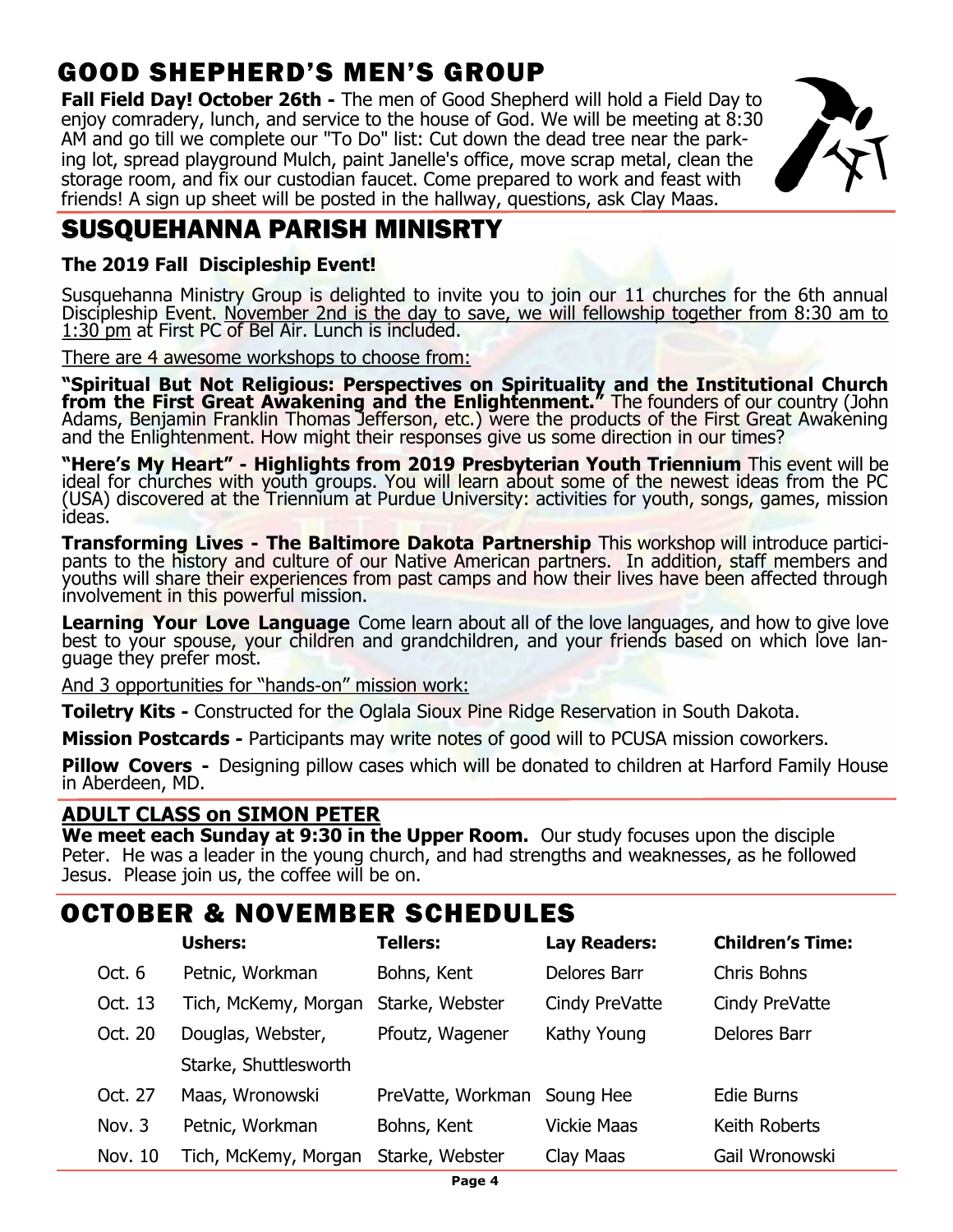| <b>Wednesday, 2</b>  | Deacon's Meeting 6:15                                                                |
|----------------------|--------------------------------------------------------------------------------------|
| Sunday, 6            | <b>Choir 7:30</b><br><b>Adult Sunday School 9:30</b>                                 |
|                      | Worship 11:00<br>Coffee 12:00                                                        |
|                      | <b>1st Sunday Food Pantry</b>                                                        |
| Monday, 7            | School's Out-Children's Center Open<br><b>Children's Center-School Pictures 9:30</b> |
| Wednesday, 9         | <b>Worship Committee 9:00</b>                                                        |
|                      | Children's Center-Chucky Cheese                                                      |
|                      | <b>Fundraiser 3:00-9:00</b><br>Shepherd's Kids 5:30                                  |
|                      | <b>Choir 7:30</b>                                                                    |
| Thursday, 10         | GSWA-Bible Study-Lesson 2: Words of Love<br>- Don't Trivialize My Name 10:00         |
|                      | Session 7:00                                                                         |
| Sunday, 13           | <b>Adult Sunday School 9:30</b>                                                      |
| Wednesday, 16        | November YARN Deadline!                                                              |
|                      | Shepherd's Kid's 5:30                                                                |
|                      | <b>Choir 7:30</b>                                                                    |
| Friday, 18           | Joppatowne Library-Trunk or Treat!<br>4:00-6:00                                      |
| Sunday, 20           | <b>Adult Sunday School 9:30</b>                                                      |
|                      | Worship 11:00-Dedication of our                                                      |
|                      | <b>Children's Center</b>                                                             |
|                      | Coffee 12:00                                                                         |
| Tuesday, 22          | Planning for Discipleship Event 7:00                                                 |
|                      | (Bel Air)                                                                            |
| Friday, 25           | Registration Deadline for Discipleship Event!                                        |
| Saturday, 26         | <b>GSWA-Bel Air PC-Woman's Retreat</b><br>$9:00 - 3:00$                              |
|                      | GSMG-Men's Field Day! 9:00-3:00                                                      |
| Sunday, 27           | <b>Adult Sunday School 9:30</b>                                                      |
|                      | Worship 11:00                                                                        |
|                      | Coffee 12:00                                                                         |
| Tuesday, 29          | Joppatowne Library-Halloween Dance Party                                             |
|                      | 10:30-11:15                                                                          |
| <b>Wednesday, 30</b> | <b>Choir 7:30</b>                                                                    |
| Thursday, 31         | Children's Center-Field Trip to Harmon's                                             |
|                      | Farm 10:00                                                                           |
| November, 2          | Halloween Party 4:00-5:00<br>First Presbyterian Church (Bel Air)-                    |
|                      | Discipleship Event 8:30am-1:30pm                                                     |
|                      |                                                                                      |